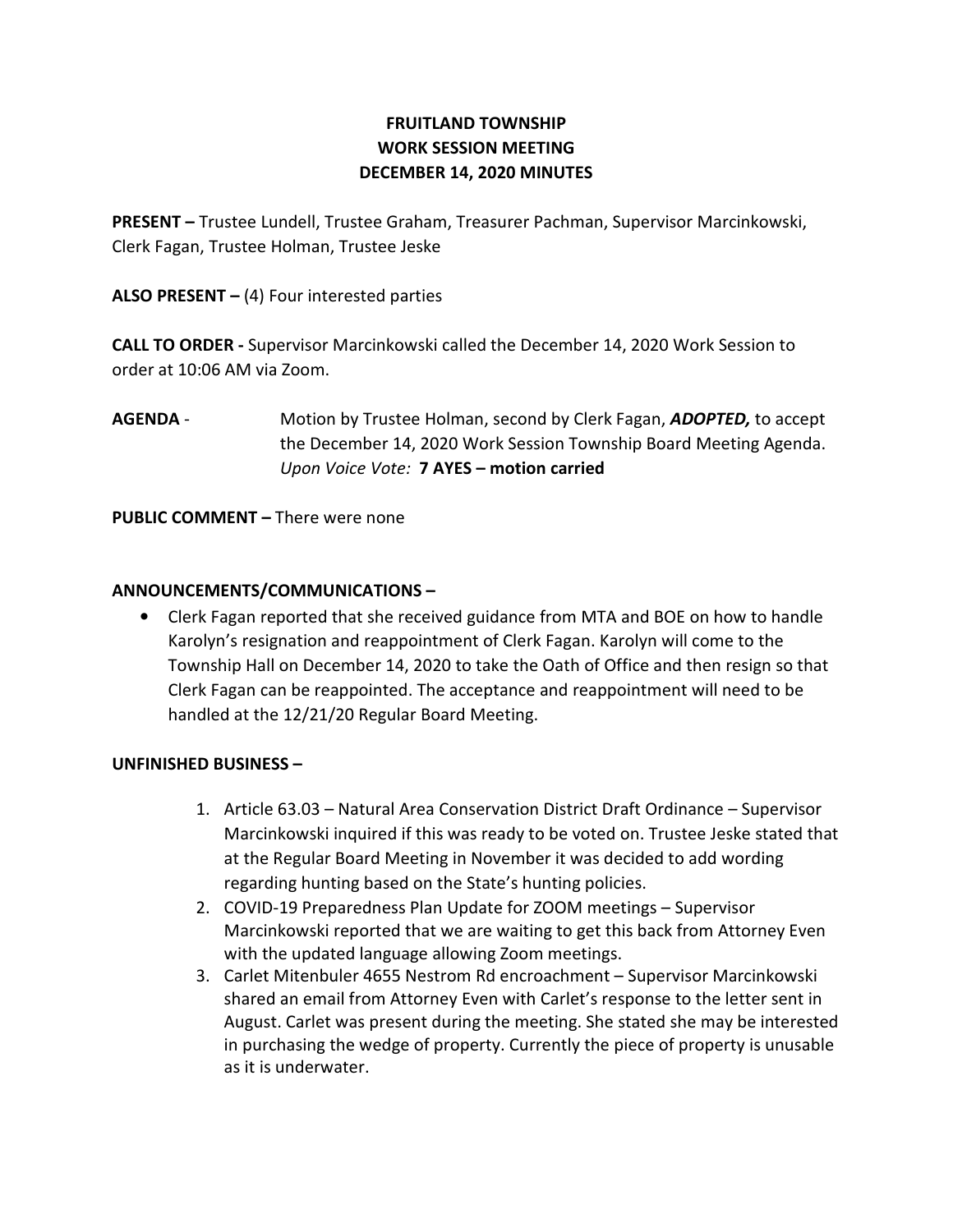4. Stair Removal at McMillan Road End Bid – Supervisor Marcinkowski will request new bids, separating the McMillan Road End stair removal from the repairs needed at Township Hall. It was discussed to possibly leave the top "outlook" area and fully enclose the space to deter people from going further.

#### NEW BUSINESS –

- 1. Muskegon County Interlocal Agreement for Designated Assessor Supervisor Marcinkowski presented the Interlocal Agreement. There is still some confusion on whether the Township would retain the power to choose their own Assessor in the event the current Assessor retires/resigns, or if the Township would be required to use the Designated Assessor at that time. Supervisor Marcinkowski will reach out to other jurisdictions on the agreement to get their thoughts and will discuss his findings with the Board before action is taken.
- 2. White Lake Fire Authority Appointment Supervisor Marcinkowski reported four candidates for the White Lake Fire Authority Appointment. He is recommending Brian Allred. Clerk Fagan asked for background information on the 4 candidates. Candidates include Trustee Holman, Brian Allred, Herb Huch, and Jeff Goss.
- 3. White Lake Community Library Board Appointment Supervisor Marcinkowski stated there are two people interested in the White Lake Community Library Board appointment, Bobbie Jo Allred and
- 4. Trustee Lundell Tanya Cabala West Michigan Environmental Action Council Trustee Lundell shared that Tanya Cabala is working on a Michigan Coastal Zone Management grant that is focused on a project to educate residents in the White Lake Area on proper septic system management. Cabala is looking for a letter of support from Fruitland Township. She shared a form letter that included a pledge of matching monetary support. The Board discussed that they were not opposed to supporting the project, but would prefer to offer non-monetary support, possibly in the form of allowing for the use of the Township Hall for educational meetings.

Motion by Trustee Jeske, second by Clerk Fagan, ADOPTED, to send the letter of support, but to offer nonmonetary support. Upon Voice Vote: 7 AYES – motion carried

- 5. Jefferson Henry 1832 W River Rd update Supervisor Marcinkowski reported that the hearing was delayed and moved to Jan  $8<sup>th</sup>$  at 2:30 PM.
- 6. Treasurer reports –

Motion by Clerk Fagan, second by Trustee Holman, ADOPTED, to accept the Treasurers Reports. Upon Voice Vote: 7 AYES – motion carried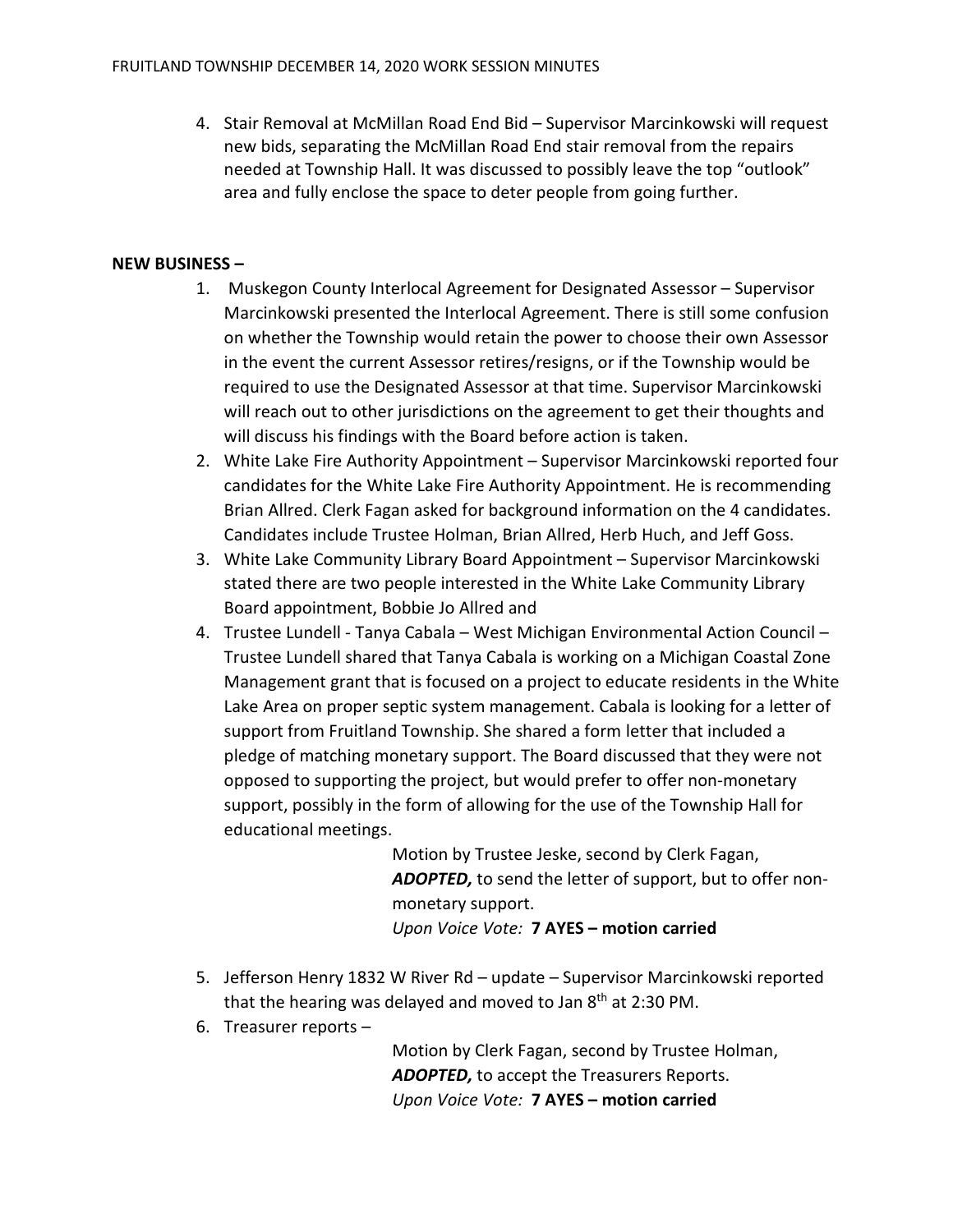7. New Officials Training – Supervisor Marcinkowski presented information from the Michigan Township Association offering training for new township officials.

> Motion by Trustee Holman, second by Clerk Fagan, ADOPTED, to allow Supervisor Marcinkowski to purchase training for any interested officials, including the "Townships Basics Package" that includes books in the amount of \$444 + additional books and shipping. Upon Roll Call Vote: Trustee Holman AYE, Trustee Graham AYE, Trustee Lundell AYE, Treasurer Pachman AYE, Trustee Jeske AYE, Clerk Fagan AYE, Supervisor Marcinkowski AYE – motion carried

8. Staff Health Insurance –

Motion by Trustee Graham, second by Trustee Holman, ADOPTED, for Clerk Fagan and Supervisor Marcinkowski to investigate options for health care coverage for Township employees.

Upon Voice Vote: 7 AYES – motion carried

- 9. White River Light Station and Sable Point Light Keepers Association (SPLKA)
	- a. Annual Fundraiser Friday, August 13, 2021 request approval to serve beer and wine

Motion by Trustee Lundell, second by Trustee Jeske, ADOPTED, to allow WRLS to request a license from the Michigan Liquor License Control for the August fundraiser. Upon Voice Vote: 7 AYES – motion carried

b. Summer Concerts – request approval to use township hall as "rain" location. Motion by Trustee Lundell, second by Treasurer Pachaman, **ADOPTED**, to approve using the Township Hall as a backup rain location for the 2021 WRLS Summer concerts. Upon Voice Vote: 7 AYES – motion carried

BOARD COMMENTS/DISCUSSION – Trustee Graham inquired about trying to provide better internet service in Fruitland Township. The board discussed that Jan Deur had looked into this previously with no luck, but agreed it may be worth looking into again.